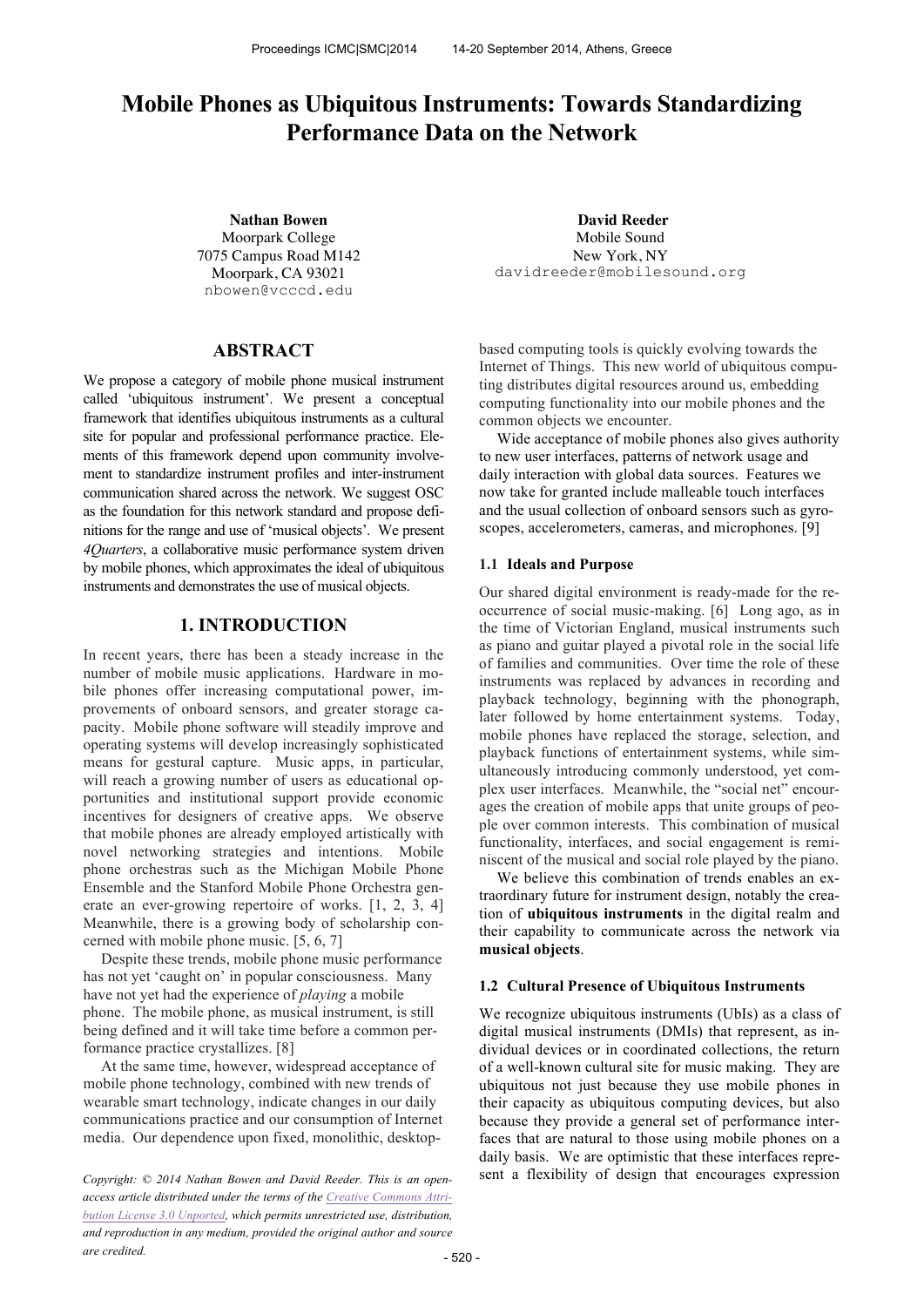from musicians at all levels, whether casual, amateur, professional or virtuoso, as do acoustic ubiquitous instruments of historical import such as piano or guitar. Section 2 provides our conceptual framework for the presence ubiquitous instruments. We believe this framework describes an historical situation that is repeating itself in the context of contemporary mobile phone technology.

It is not clear that a digital ubiquitous instrument has yet been invented. For those of us who aspire to the challenge, there are new problems to be solved. Mobile phone interfaces are more abstract than the piano: their visible construction does not imply a concrete structural mode of composition, as do the keys of a piano or the frets of a guitar. Problems posed by the non-concrete, malleable nature of contemporary digital devices are countered by at least two distinct advantages: 1) mobile phone networking allows UbIs to communicate, sharing performance data to influence sonic outcomes; 2) the language of sound elements (and associated compositional forms), employed by an UbI is flexible and can take any form*.*

#### **1.3 Musical Objects**

Allowing UbIs to share data over the network enables two or more instruments to interoperate, even when developed in isolation. Before we can rely on the integrity of shared network data, we must first standardize the set of **musical objects**, a consistent and predictable encyclopedia of identifiers designating typed values and functions in the service of musical expression.

The MIDI standard provides a well-known example of musical objects including definitions for velocity, aftertouch, pitch-shift, note on/off, system exclusive messages, and more. [11] These terms may still be valuable, though their transmission format and data types are bound by the requirements of legacy technology. We believe Open Sound Control (OSC) provides sufficient foundation for a public language of UbI expression. [12] Section 3 proposes that OSC be adapted to describe an extended set of musical objects.

#### **1.4 Sonic Modalities**

Mobile phones may offer sound constructions from any possible set of elemental sound units, or **sonic modalities**. We define a modality as a language of sound elements, such that each element is the smallest possible sound unit that clearly distinguishes itself against all other elements in the collection and which, in and of itself, contributes an essential and unique character to the whole collection, thereby defining the sonic space inhabited by the whole collection. A traditional example of this is a scale of pitches. We identify at least three sonic modalities: notes, patches, and samples. A modality of 'notes' indicates sounds organized in traditional sets of pitches (for example, as defined by Western European music theory). Clearly the tuning, scalar count, and distribution of notes depends upon the tradition from which they are drawn. 'Samples' indicate digitally sampled material, not whole works or tracks of extensive duration, but usually

excerpts or smaller morphological divisions. Samples, like notes, may be further defined by the technique of production, in this case the character of the studio in which they were recorded or the practice of their reproduction (e.g. turntablism). By 'patches' we mean sounds generated by digital synthesis. We assume large sets of parameterized patches would be used to develop a naturally cohesive language of sounds. Use of real-time configurable patches assumes the presence of a synthesizer engine, whether in local software or available via the network. For an instrument to be sonically modal, we simply mean that it is capable of producing sounds from multiple, distinct sound languages. We believe many divisions between and within these initial three modalities are possible and should be encouraged by the needs and imagination of composers and instrument builders.

# **2. UBIQUITOUS INSTRUMENTS**

The following conceptual framework for ubiquitous instruments is specific to the mobile phone (or other common mobile devices). Our approach reflects choices and assertions about instrument construction and the very definition of musical instruments in the context of mobile phones. We list a number of mutually dependent points, divided into three categories, the sum of which describe an environment supporting the cultural presence of ubiquitous instruments as a common cultural site for musical expression.

A full consideration of this list is beyond the scope of this paper. Some comments of clarification will follow.

## **2.1 Cultural and Economic Presence**

- i) There exists a compelling body of artistic output and achievement;
- ii) There exists a steady repertoire of works, in a range of difficulties;
- iii) Performance virtuosity is rewarded with social status and provides inspiration for anyone interested in the instrument;
- iv) Educated listeners are intuitively able to distinguish between excellence versus gratuitous mistakes in performance, or superior form versus poor judgment within a composition;

# **2.2 Social and Personal Presence**

- v) Interested persons are able to understand the ubiquitous instrument interface immediately and intuitively, regardless of their degree of commitment to professional performance;
- vi) Performance practice, at any level of expertise, plays a natural role in community building;
- vii) Advancement of skill is cultivated and reinforced through institutional tradition and, sometimes, unforgiving discipline;

### **2.3 Structural and Compositional Presence**

viii) Physical interfaces and musical complexity enable upward mobility towards mastery of virtuosic performance technique;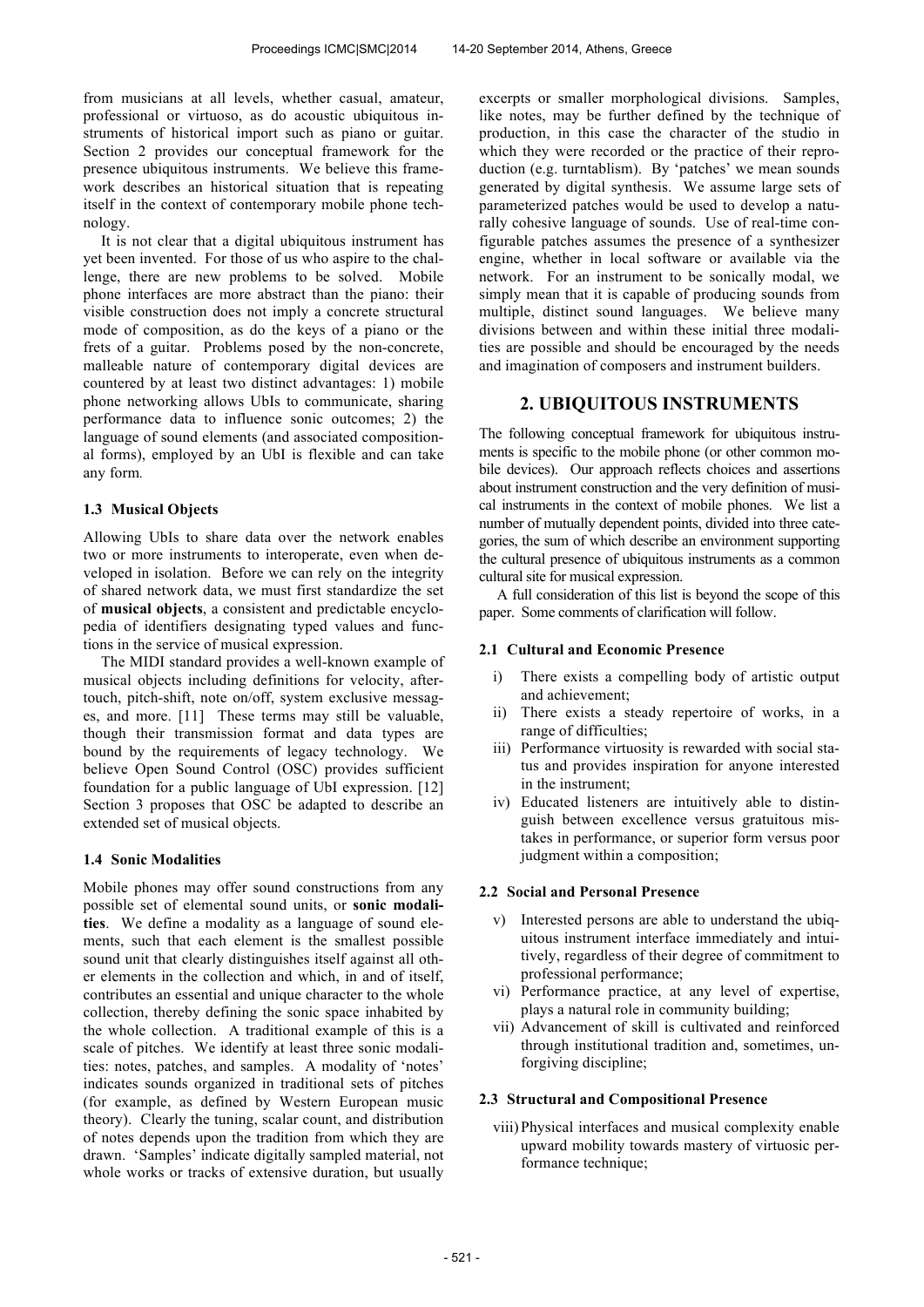- ix) Performers will have access to compositions in a variety of styles and genres;
- x) UbIs will support one or more **sonic modalities** as a means to organize elemental units of sound into languages of sound;
- xi) UbIs enable performance of works of any duration, from short to very long;
- xii) Instrument interfaces (including orthogonality between interfaces) accommodate a wide and varying range of durations between which musical decisions may be made by the performer, whether kinetic or driven by meta data. This range of durations is bound by two extremes: the exploratory movement of casual players and the dexterity of virtuosos [13];
- xiii)UbIs leverage characteristics unique to DMI including operating system services, data storage, and network capabilities;
- xiv) UbIs send, receive, and execute **musical objects**  shared between nodes (whether foreign or familiar) via instrument profiles and musical programming interfaces.

These points emphasize our sense of the gravity and rewards that come of building ubiquitous instruments. Whereas the first two categories (cultural and social) provide material that can be divided across individual development efforts, the points of structural and compositional presence, especially *xiv*, can only be implemented by the larger community through dialog and shared results. We propose the use of OSC to define a public standard for shared musical objects in Section 3.

 Points *viii* and *xii* consider the role of virtuosic performance technique. By comparison to their acoustic counterparts, digital UbIs generally have much less playable surface area. Consequently, the kinetic effort necessary to activate the instrument is diminished or simply different. However, we note that touch interfaces imply meta data. Unlike the GUI of personal computers, a mobile phone generally displays only one window at a time—one knows to look around the edges of the window, or behind the window, and knows that a phone represents a collection of active windows and settings, most of which are not visible. Meta thinking about windows, or malleable data planes, is a new shared construct [10] that can lead to new forms of virtuosity in mobile phone instrument performance.

The UbI abstraction implies that there will be a diverse class of digital instruments that embody and transform the ubiquitous qualities of the acoustic cultural instruments in our past. Not just one ubiquitous instrument will be created, but many – in the digital realm, singularities are replaced by multiplicities. Despite their variety, all UbIs should share basic interfaces and instrument profiles. Just as we naturally share images and URLs via social networks, we should share musical objects via protocols between instruments. It is most likely that the true UbI of popular consciousness will be a sum of the most accessible parts of all instruments, successful because they share network data and common musical practice in an intuitive and universal manner.

# **3. OSC AS A VEHICLE FOR MUSICAL OBJECTS**

We believe OSC is capable of supporting a new language of musical objects, enabling data exchange and interoperability between ubiquitous instruments. The original architecture of OSC was neither intended as a standard, nor equipped for protocol negotiation. CNMAT core documents describe it as a "content format." [13] Nevertheless, the existing foundation could be extended. We suggest adapting OSC in the following manner:

- a) Standardize a set of public OSC Address Patterns for use in the global context;
- b) Define OSC Packet exchanges in stateful protocols to support node registration and synchronization, and other uses of information sharing including network and routing configuration;
- c) Establish conventions for when OSC Packets should be read as protocol packets (header plus payload) in a negotiated exchange;
- d) Send OSC Packets via broadcast and multicast as well as point-to-point;
- e) Enable OSC Methods and third-party APIs as data processing engines and/or data sources;
- f) Establish conventions for negotiating OSC version, allowing graceful fallback to OSC version 1.0 in case of error.

Many of these uses are anticipated in the CNMAT core documents defining the scope and expected usage of OSC versions 1.0 and 1.1. [13, 14] We believe these additional features can be standardized without disrupting current conventions characterized by existing OSC applications.

 Supporting this feature set requires updating the libraries that parse OSC Packets. Some suggest using colocated network services (e.g., Bonjour [15]) as a complement to services not normally provided by OSC. We believe it is simpler and more robust to bundle all network and information sharing functions together. We also expect to engage a period of protocol design and experimentation that requires full control over packet headers and data payloads. In the long run, a wellestablished protocol would ideally be integrated into the operating system of the supporting node and standardize its coexistence with supporting protocols.

#### **3.1 Public, Vendor, and Private Address Patterns**

To standardize the global namespace of OSC, we propose dividing the set of all possible OSC Address Patterns into three categories: public, vendor and private. Private OSC Addresses adhere to no global standard and are defined according to the needs of local systems that do not expect to interact with external systems. In this case, there are no limits on the namespace of OSC Addresses. Private usage is identical to the scope of OSC version 1.0 and is analogous to using Class A, IPv4 private 10.\* addresses on a private IP network.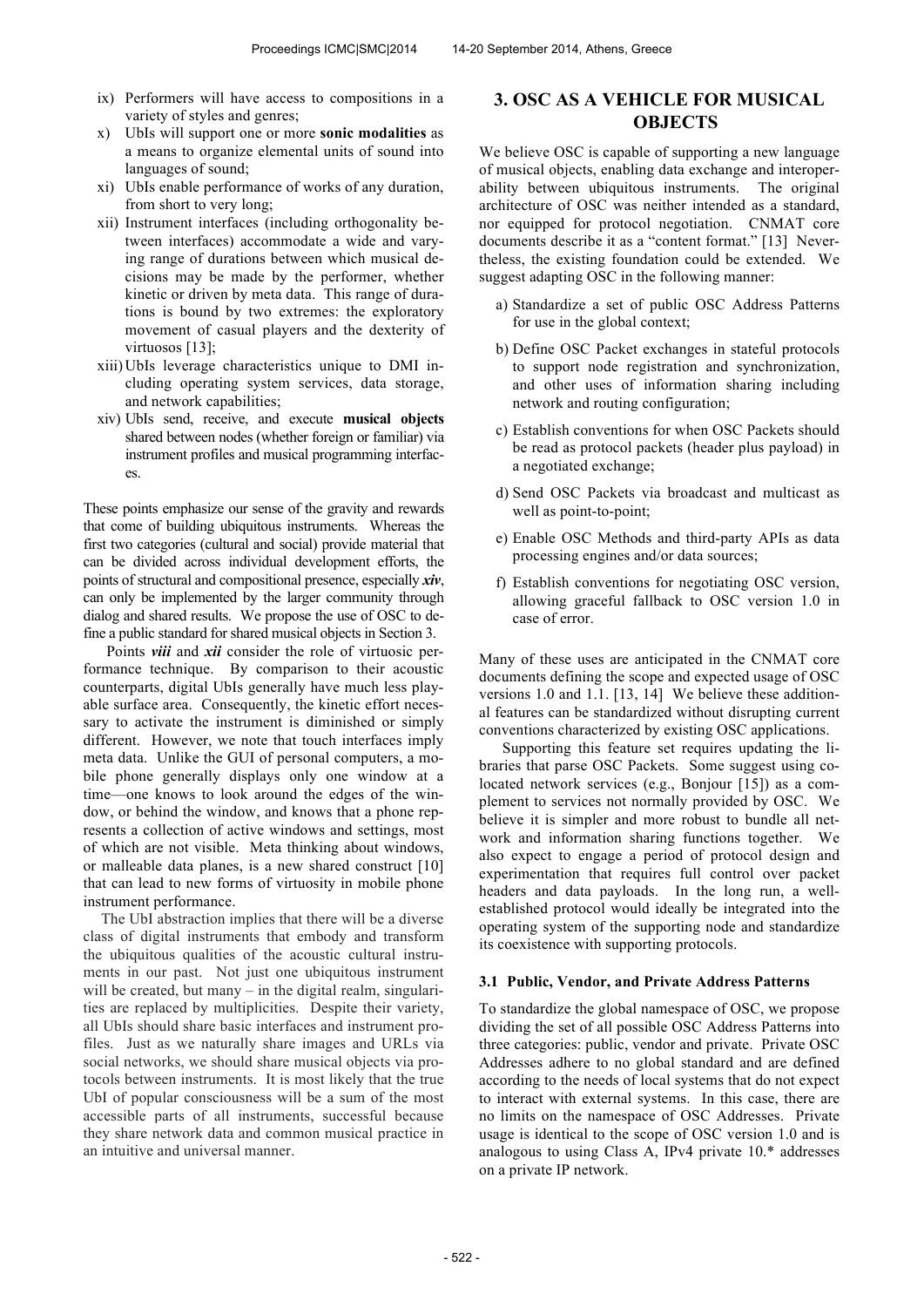We suggest public and vendor addresses partition the global root of OSC Address Patterns into a small set of symbols, such as /public and /vendor, designating OSC Address trees with different functions. Public OSC Addresses would identify common resources available in the data ecosystem shared by all applications. Vendor OSC Addresses would include address roots assigned to public institutions such as universities, research organizations, and businesses. Though some subset of vendor OSC Addresses may be publicized for global use (and may eventually be promoted into the public tree), their owners would retain control over their address trees and would manage the release of changes on their own schedule. Public OSC Addresses, on the other hand, would be chosen only via deliberation of publicly elected interests driven by common consensus and would represent the most stable and reliable portion of the global OSC address space.

Section 4 of this paper provides an example of public OSC Address Patterns that the *4Quarters* application expects to send and receive between collaborating OSC implementations. It is natural that a subset of public addresses will terminate with OSC Methods named according to objects, functions, or data sources in the realm of mobile phone technology such as gyroscope, accelerometer, and other musical objects common to multi-touch, wearable, or ubiquitous interfaces.

We expect the public tree of OSC Addresses will preserve some or all of the MIDI standard under a single root, such as /public/midi. This root would represent a taxonomy of MIDI functions and data types. Where possible, these data types would be non-destructively expanded to match contemporary computing capabilities, such as encoding fields as floating point or 32-bit integer values. It may also be productive to update formats and ranges for channel naming, time codes, and note durations.

There are many other creative and computationally powerful means served by a public OSC Address space, including the definition of active processes that fetch data or manipulate other OSC Addresses. An example of this is the CNMAT  $\circ$ . expr library. [16] The functionality of such libraries might naturally reside in a modularized open-source stack for OSC parsing, capable of loading distinct modules for just-in-time evaluation. Such an infrastructure might also generalize to include plug-in modules that quickly represent common commandline applications or third-party data sources.

#### **3.2 Universal Resource Identifier Scheme for OSC**

As a means to unify this standardization effort, we suggest creating a new Universal Resource Identifier (URI) scheme for OSC, named osc: . [17] This form leads to many new questions beyond the scope of this paper. We know such a URI scheme is appropriate for many realtime uses of OSC which "fire and forget," sending a single OSC Message in real-time, encapsulated in a single OSC Bundle. Such uses map well to the Common Internet Scheme Syntax of RFC 1738 [18]:

osc://<host>:<port>/<0SC\_Address\_Pattern>

Perhaps an HTTP-like protocol supporting GET and POST will allow OSC clients to poll one another as an alternative to being passive receivers? Meanwhile, some solution is required to economize bandwidth by compressing repeated OSC Address prefixes or to use relative pathnames or URI fragments. [19, 20] Should state be maintained by the client or by the server offering a particular service? How might OSC Address Pattern matching be adapted in an OSC scheme?

Answering these questions cannot be decided in isolation. Developing a public standard requires organization amongst vested individuals and institutions, whether they are keen to develop ubiquitous instruments or simply interested to share OSC data in a reliable manner. We suggest that standardization of identifiers by a central authority follow the model of the Internet Corporation for Assigned Names and Numbers (http://icann.org) and development of technologies in the OSC ecosystem follow the model of the Internet Engineering Task Force (http://ietf.org). Should this effort clearly appeal to a critical mass of conference participants, the authors will endeavor to establish a well-publicized website and mailing lists as an open forum to spearhead an application to the Internet Assigned Numbers Authority (http://iana.org) for a provisional OSC URL scheme. [17]

### **4. CASE STUDY WITH 4QUARTERS**

To illustrate our efforts to embody the UbI ideal, we present *4Quarters*. We view this instrument as a work in progress, not as a complete example of an ubiquitous instrument. [21] The final version may vary dramatically from the current example. *4Quarters* highlights elements of the UbI problem space (Section 2) and demonstrates the suggested promotion of OSC to a protocol with a global namespace (Section 3).

#### **4.1 Architecture**

*4Quarters* is modeled after Schnell and Battier's notion of a composed instrument system. [22] It is comprised of several mobile phones functioning as controllers and a desktop computer acting as server and audio production engine. Sound from all performers is funneled into a stereo image, allowing performances to take place easily in the home or in a concert hall, where the computer might be plugged into an entertainment system or concert PA. Communication between nodes requires a wireless local area network where OSC messages are sent to and from the server and between the mobile nodes (Figure 1).

 The current implementation of *4Quarters* depends upon three core technologies: iOS, Java and Max/MSP. The server is built in Max/MSP augmented by a Java subsystem via the mxj object to handle OSC packets. Nodes are implemented as native iOS apps. All rely on a general purpose OSC parsing subsystem, derived from open source and enhanced per the suggestions in Section 3. We expect to release this customized OSC code to the public domain.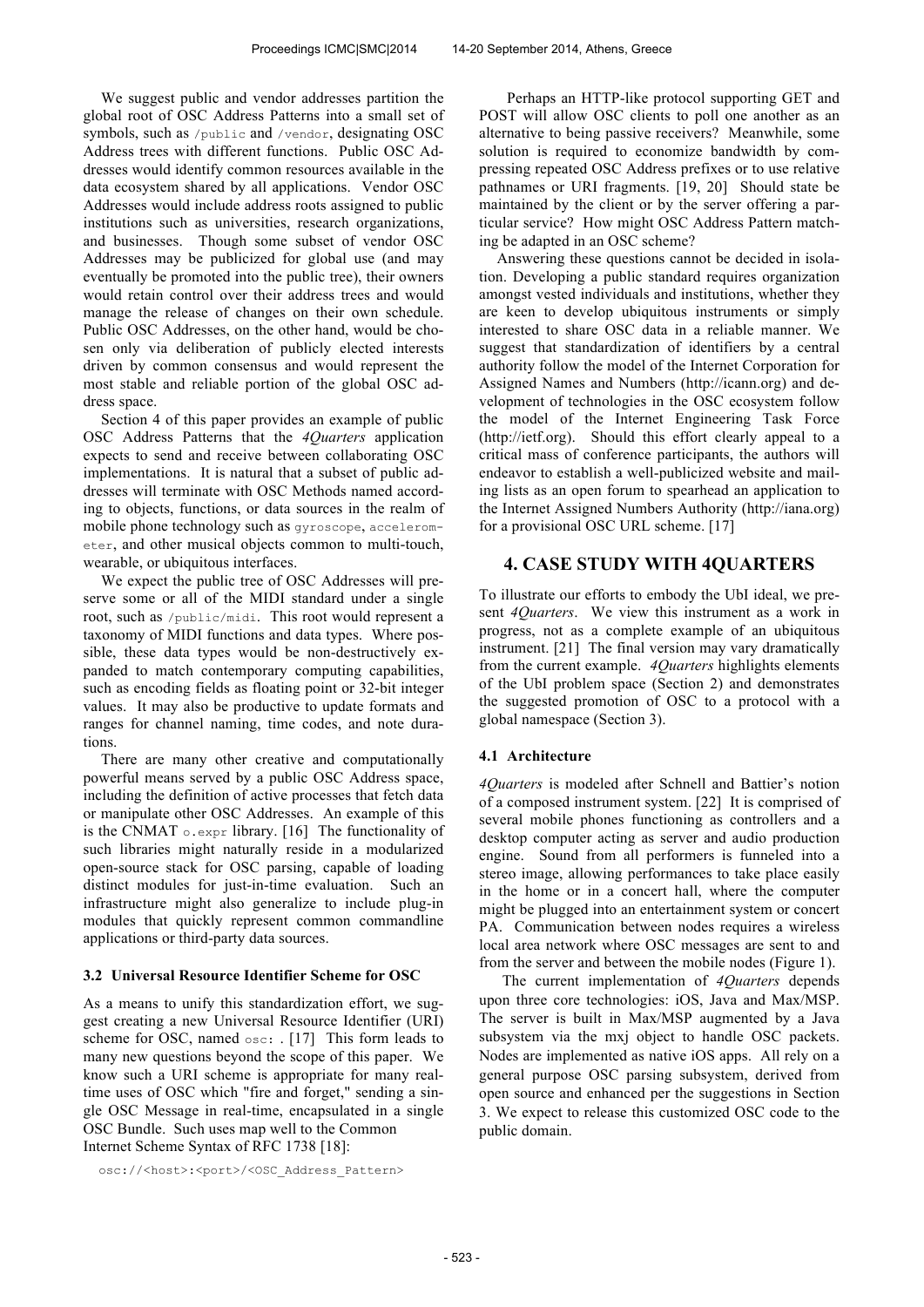

**Figure 1**. Basic architecture of *4Quarters*.

### **4.2 Performance Paradigm**

As has been the intent in several mobile phone projects [23, 24, 25, 26], *4Quarters* is designed to be fundamentally collaborative, blurring the lines between composer, audience and performer. Presently the system can accommodate up to twelve players. A heads-up display from the server provides a central visual interface continuously updated with all user activity. Matching each user's assignment, the space is divided into four quadrants, each with its own color (Figure 2). If there are more than four players, various sound controls that correspond to single color may be divided amongst the players. Player color functions as a signifier for team coordination. For example, red player A may control volume, while red player B controls EQ.



**Figure 2.** Master interface for all players in *4Quarters*.

#### **4.3 Use of Sonic Modality**

The original sonic modality of *4Quarters* is to sample and manipulate prerecorded audio files. This choice is a deliberate reaction to how portable music devices have replaced the record player as a music entertainment device. Generations of youth have exchanged music recordings via cassettes, compact discs, and MP3s as a form of social discourse and self-expression. Such exchanges contributed to the widespread cultural practice of remix and personalized playlists. Using samples as a sonic modality taps into popular music playback traditions.

Other modalities within *4Quarters* are under development: specifically, digital synthesis as a means to produce 'notes' and to manipulate sample data. Control parameters presently include sound file and sound bank selection, volume control, equalization, and envelopes. Each user may dynamically access up to sixty samples, divided into five banks of twelve samples each. Volume settings may be applied to individual samples or to the user's mix output.

#### **4.4 Observations on Performance Practice**

*4Quarters* assumes all participants to be in the same space engaged in a situated performance or jam session. This situation has ramifications that affect interface choices, particularly as it pertains to the visual interface. By testing this system with first-time users, several design problems have come to bear. For instance, eye contact between performers does not come without a conscientious effort. Eyes tend to focus on the central screen or on the device screens. As has been noted elsewhere [27, 28], facilitating eye contact between performers and/or the audience is crucial to help generate a sense of 'liveness.' Our next version of interface design minimizes the use of buttons and sliders. Essl and Rohs have authored an excellent 'orchestration' guide for present day mobile devices, highlighting various sensors and their expressive potential. [9] Through trial and error we believe a minimal phone interface coupled with a heavy reliance on tilt, gyroscope, accelerometer, and multitouch will promote a performance experience that intuitively guides users to keep their heads up. Additionally, these particular sensors have the most potential for nuanced expression and to accommodate virtuosity.

#### **4.5 OSC Implementation**

Per Section 3, the *4Quarters* desktop OSC server and iPhone OSC clients communicate via a combination of broadcast advertisements and point-to-point messaging, not dissimilar from other implementations. [15, 29, 30] Advertisements have many functions depending upon their source and data payload, such as service location or asserting the current state of a node. It is assumed that advertisements are broadcast on the local network. In some cases, point-to-point exchanges are also broadcast – though OSC Packet headers will target a specific node, the packet payload may be of use to other nodes. This limits the need to re-broadcast or multicast ephemeral data to multiple endpoints and consumes no additional bandwidth.

Our node/server ecosystem consists of three entities: a single server for audio output, one or more performance nodes to trigger sounds on the server, and a master node to coordinate between the nodes and the server. The master node is elected from the set of performance nodes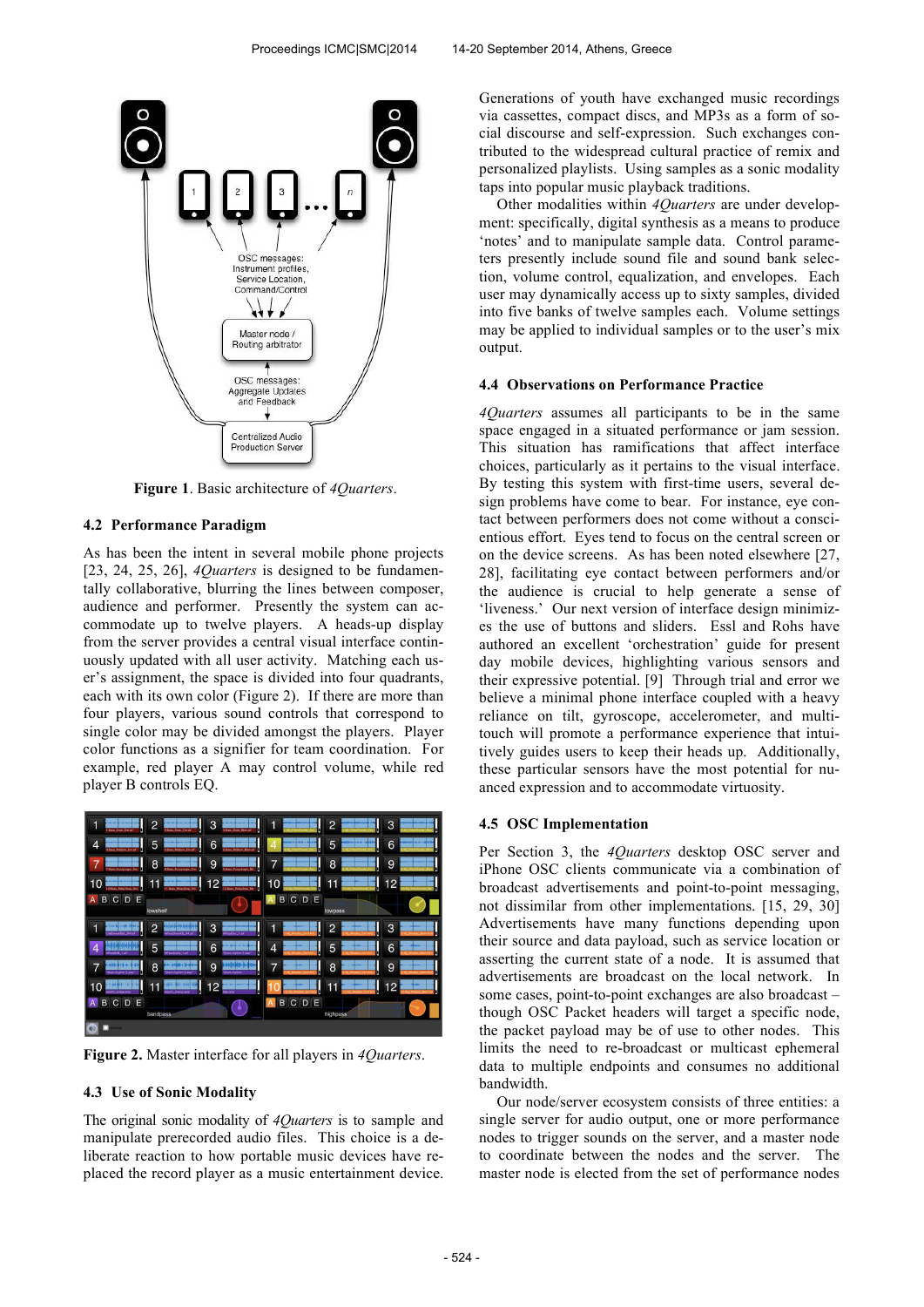on a first-come, first-serve basis. OSC Packets are periodically broadcast as advertisements from each node as a means to identify their individual roles and capabilities. Each OSC receiver shares the same software subsystems and libraries to parse incoming and outgoing OSC Packets.

Every broadcast OSC message must lead with a bundle acting as a protocol packet header employing OSC Address Patterns as traditional packet data fields. At minimum these fields must include: protocol version, sender ID, receiver ID, packet type, and data. System level packet logic may evolve over time to indicate other services such as priority packet handling.

In summary, the packet ecosystem of *4Quarters* includes:

- service location advertisements
- node state updates
- broadcast state announcements
- point-to-point exchanges, especially for group join/departure
- data between performance nodes and the server

The first four packet types establish signaling and node awareness in a dynamic mesh network. The last type comprises the bulk of the packet transmissions and is where musical objects are exchanged (Figure 3).

### **4.6 Examples of Musical Objects**

Lastly, we complement the discussion in Section 3 with simple, but concrete examples of OSC Address Patterns from the perspective of *4Quarters*. We suggest a possible hierarchy, absent OSC Arguments. In this case, we also omit details of syntax required by the proposed URI scheme. We defer to future work for a demonstration of full protocol exchanges containing full packet headers and data definitions describing network configuration and mobile phone performance vectors.



**Figure 3.** OSC Packet Ecosystem of *4Quarters*.

We assume the public portion of the protocol for musical objects contains definitions of common mobile phone sensors, notably accelerometer and gyroscope. Ellipses throughout indicate options for additional or extended OSC Address Patterns. This example includes an OSC pre-processing engine in the public portion, optimistically incorporating the o.expr framework [16] under /public/library. Vendor specific elements unique to *4Quarters* are listed in the private portion of the namespace under a root reserved for this project.

```
/osc/version
/osc/protocol
/public/sensor/accelerometer
/public/sensor/gyroscope
/public/sensor/. . .
/public/library/cnmat/o/expr
/public/library/ccm/. . .
/public/library/. . .
/vendor/4quarters/ui/slider/gain
/vendor/4quarters/ui/slider/Q
/vendor/4quarters/ui/xy
/vendor/4quarters/ui/. . .
/vendor/4quarters/settings/gain/enabled
/vendor/4quarters/settings/Q/enabled
/vendor/4quarters/settings/nodeIP
/vendor/4quarters/settings/serverIP
/vendor/4quarters/settings/. . .
/vendor/. . .
```
 Note the distinction between the private project root /vendor/4quarters, over which we have full control, and the public OSC Methods under /public/sensor which we also implement, but do so against a public specification defining how those sensors should behave. Clearly, there would be other interests named under /vendor just as the hierarchy under /public/sensor and /public/library will develop according to needs demonstrated by the community. Just as each of these musical objects communicates a set of parameter values, each may be the root for any degree of complexity necessary to express its command set and internal state.

## **5. CONCLUSION**

This paper presents definitions for **ubiquitous instruments**, **musical objects** and **sonic modalities** as a framework for discussion and development of new instruments on the mobile phone platform. We provide a conceptual framework for the re-emergence of socially shared musical performance. We call on the community to define a global standard of OSC exchanges for the purpose of enabling two or more distinct and separate mobile phone instruments to interoperate. *4Quarters* is presented as an incremental step towards the ideal of a ubiquitous instrument that also demonstrates how a standardized OSC protocol could be used.

 We welcome ideas about other approaches to the ubiquitous instrument and its accompanying hurdles, such as using the public web infrastructure as an approximation to defining cultural sites for musical exchange. [30, 31]